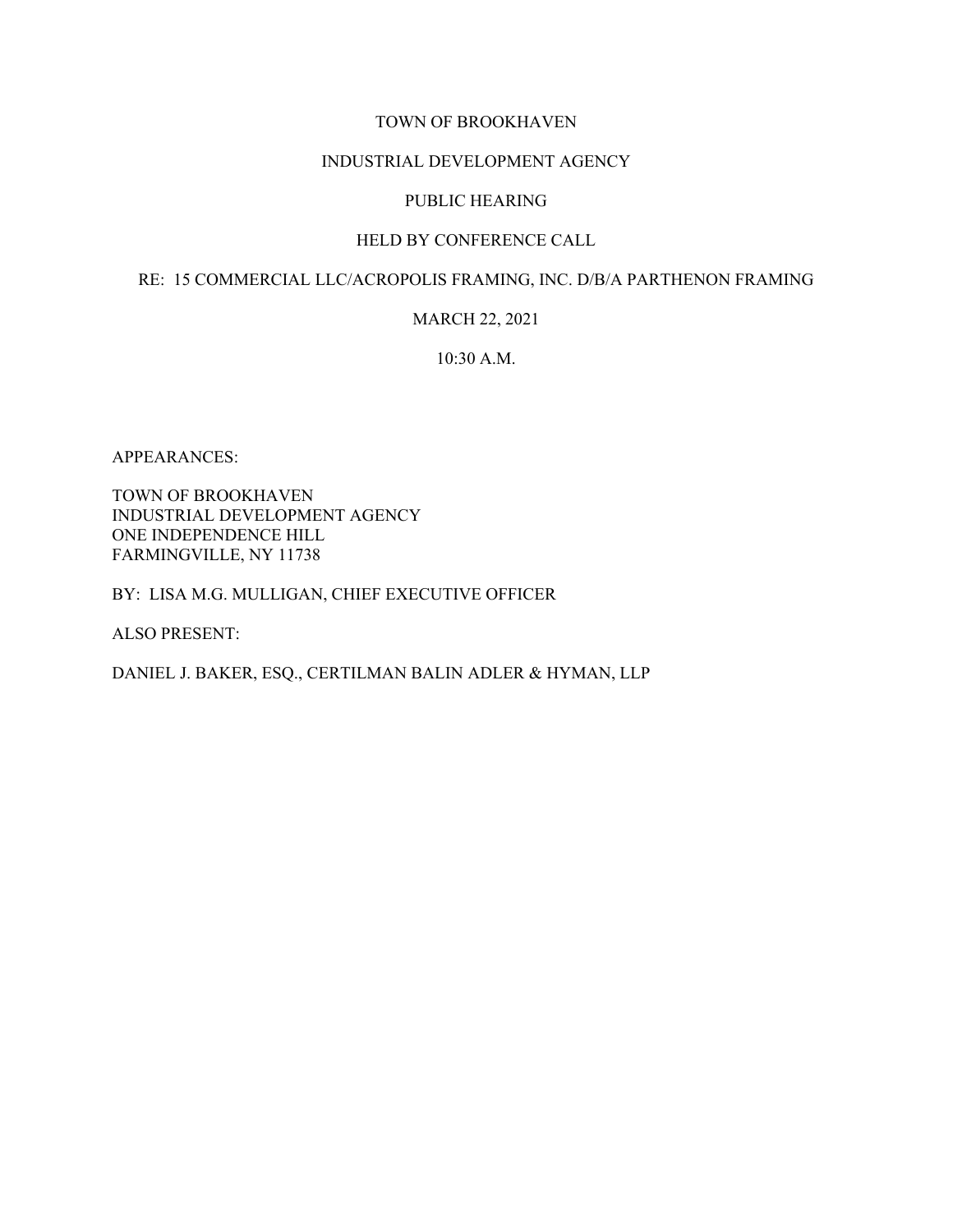1. Lisa MG Mulligan, Chief Executive Officer of the Town of Brookhaven Industrial Development Agency (the "**Agency**") called the hearing to order.

2. Lisa MG Mulligan then appointed herself the hearing officer of the Agency, to record the minutes of the hearing.

3. The hearing officer then described the proposed transfer of the real estate, the other financial assistance proposed by the Agency and the location and nature of the Facility as follows:

15 Commercial LLC, a limited liability company organized and existing under the laws of the State of New York, on behalf of itself and/or the principals of 15 Commercial LLC and/or an entity formed or to be formed on behalf of any of the foregoing (collectively, the "**Company**"), and Acropolis Framing Inc. (d/b/a Parthenon Framing), a business corporation organized and existing under the laws of the State of New York, on behalf of itself and/or the principals of Acropolis Framing, Inc., and/or an entity formed or to be formed on behalf of any of the foregoing (collectively, the "**Sublessee**"), have applied to the Agency for assistance in (a) the acquisition of an approximately 1.03 acre parcel of land (the "**Land**"), the acquisition and renovation of the approximately 10,000 square foot building and other improvements thereon (the "**Improvements**"), and the acquisition and installation therein of certain equipment not part of the Equipment (as defined herein) (the "**Facility Equipment**"), located or to be located at 15 Commercial Boulevard, Medford, Town of Brookhaven, Suffolk County, New York (and further described on the Suffolk County Tax Map as No. 200-606.00-02.00-011.000) (collectively, the Land, Improvements and Facility Equipment may be referred to as the "**Company Facility**"), which Company Facility is to be leased to the Agency by the Company, subleased by the Agency to the Company, and further subleased by the Company to the Sublessee, and (b) the acquisition and installation of certain equipment and personal property (the "**Equipment**," together with the Company Facility, the "**Facility**") to be leased by the Agency to the Sublessee, and which Facility is to be used by the Sublessee for the manufacture and distribution of, and office space in connection with the Sublessee's business of the manufacture and distribution of, picture frames and related products. The Company Facility will be initially owned, operated and/or managed by the Company and the Equipment will be initially owned, operated and/or managed by the Sublessee.

The Agency will acquire a leasehold interest in the Land and Improvements and title to the Facility Equipment and the Equipment, and will lease and sublease the Company Facility to the Company for further subleasing to the Sublessee, and will lease the Equipment to the Sublessee.

The Agency contemplates that it will provide financial assistance to the Company and the Sublessee in the form of exemptions from mortgage recording taxes in connection with the financing or any subsequent refinancing financing of the Facility, exemptions from sales and use taxes in connection with the renovation and equipping of the Facility, and exemption of real property taxes, consistent with the uniform tax exemption policies ("UTEP") of the Agency.